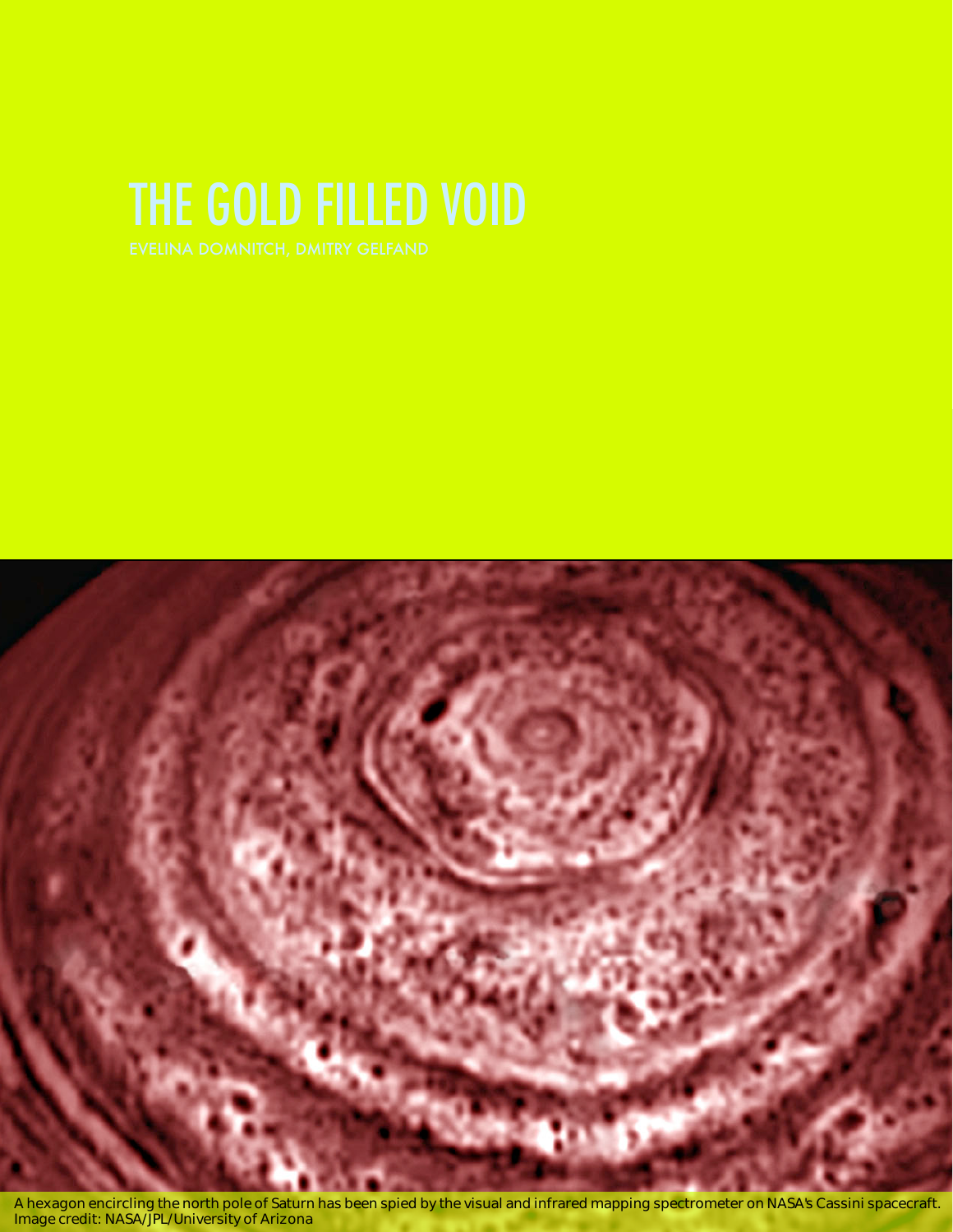Barely noticed by earthbound admirers until a close-range infrared scan penetrated the 15-year polar night enshrouding its northernmost region, Saturn is gaseously crowned by a perfectly equiangular spinning hexagon. This enduring, "gravity-resistant" standing wave pattern forms the planet's northern polar vortex. Quite unlike the circular vortex above the Earth's North Pole (or any other known pole for that matter), the 25000-kilometer wide, 100-kilometer deep hexagonal cloud system constitutes a startling cosmic anomaly as well as a superlative atmospheric and geomagnetic oscilloscope. The "music of the spheres'" often imparts resonant signatures that suggest a cyclic, standing wave geometry, underlying everything from photon confinement to the neuronal feedback termed consciousness.

A self-sustaining roundtrip trajectory may very well serve to bridge the chimeric gap between seemingly measurable physical space and its resolutely unquantifiable counterpart: mental or metaphysical space. Regardless of its medium, the simple addition of a seed wave to its multifold self-reflections cannot predict the non-linear synergetics of the resultant standing wave. Each advancing reflection can reinforce constructive interference that for instance, within a sonically confined plasma, outweighs the feeble, time-keeping ghost of gravity: the planets might be acoustically levitated by the Sun.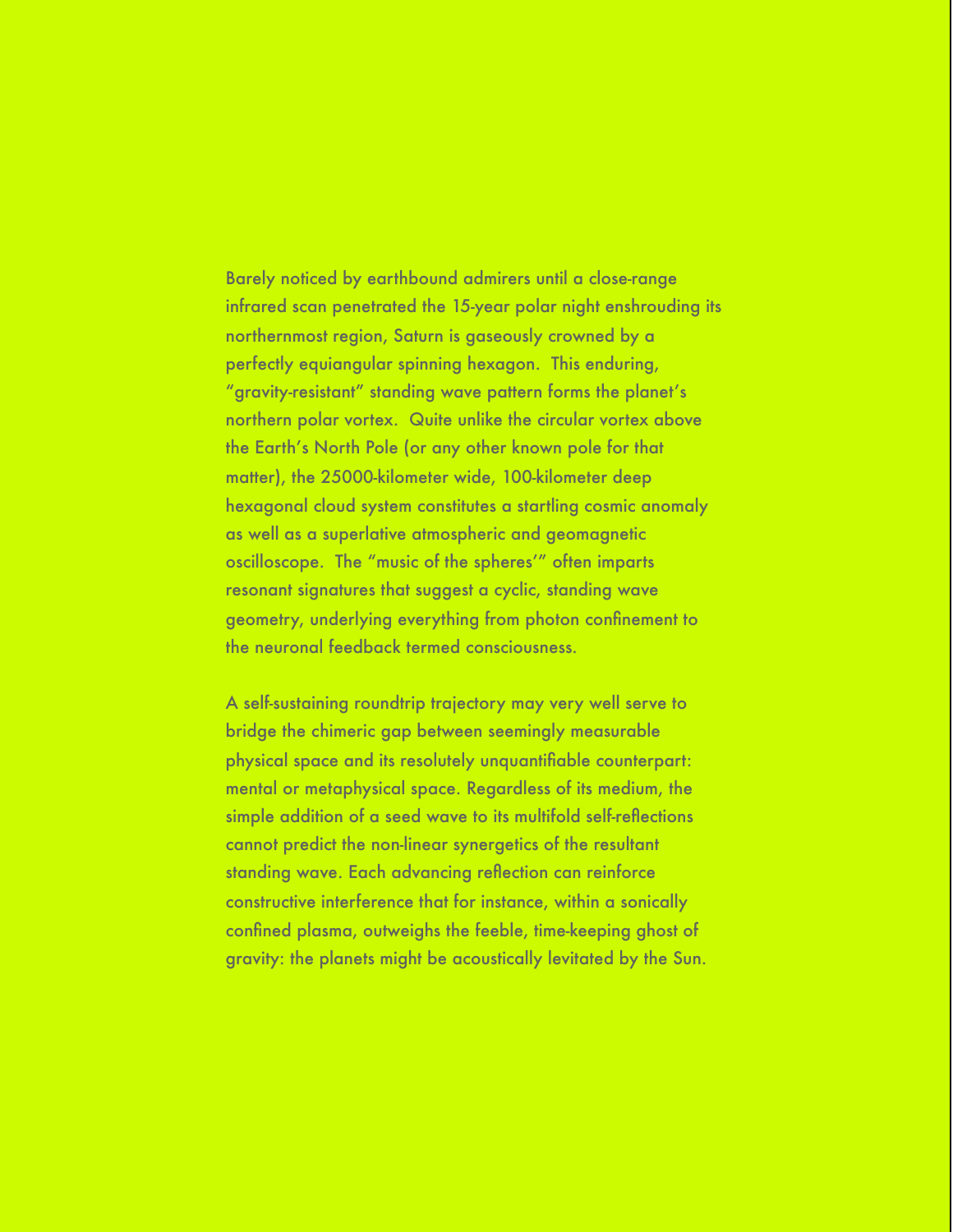

Heliospheric current sheet, the largest structure in the Solar System, resulting from the influence of the Sun's rotating magnetic field on the plasma in the interplanetary medium (Solar Wind). Credit:NASA

> Its millions of holonomic standing wave modes project resilient sono-plasmic spinal chords that are far more capable (than massless gravitons) of the space-time curvature accountable for planetary motion. Levitation is the eminent condition in the universe; the effects of gravity are circumstantially local.

They might be just ripples across the spiraling "ballerina skirt" (as astrophysicists call it), exuded by the Sun's rotating magnetic field and carried by the solar wind. Known as the **heliospheric current sheet**, this **Archimedean spiral** comprises the largest structure in the solar system. In the vicinity of Saturn, its multipole magnetic field starts to don a toroidal shape (directed around the Sun's equator) rather than a poloidal one (directed from north to south).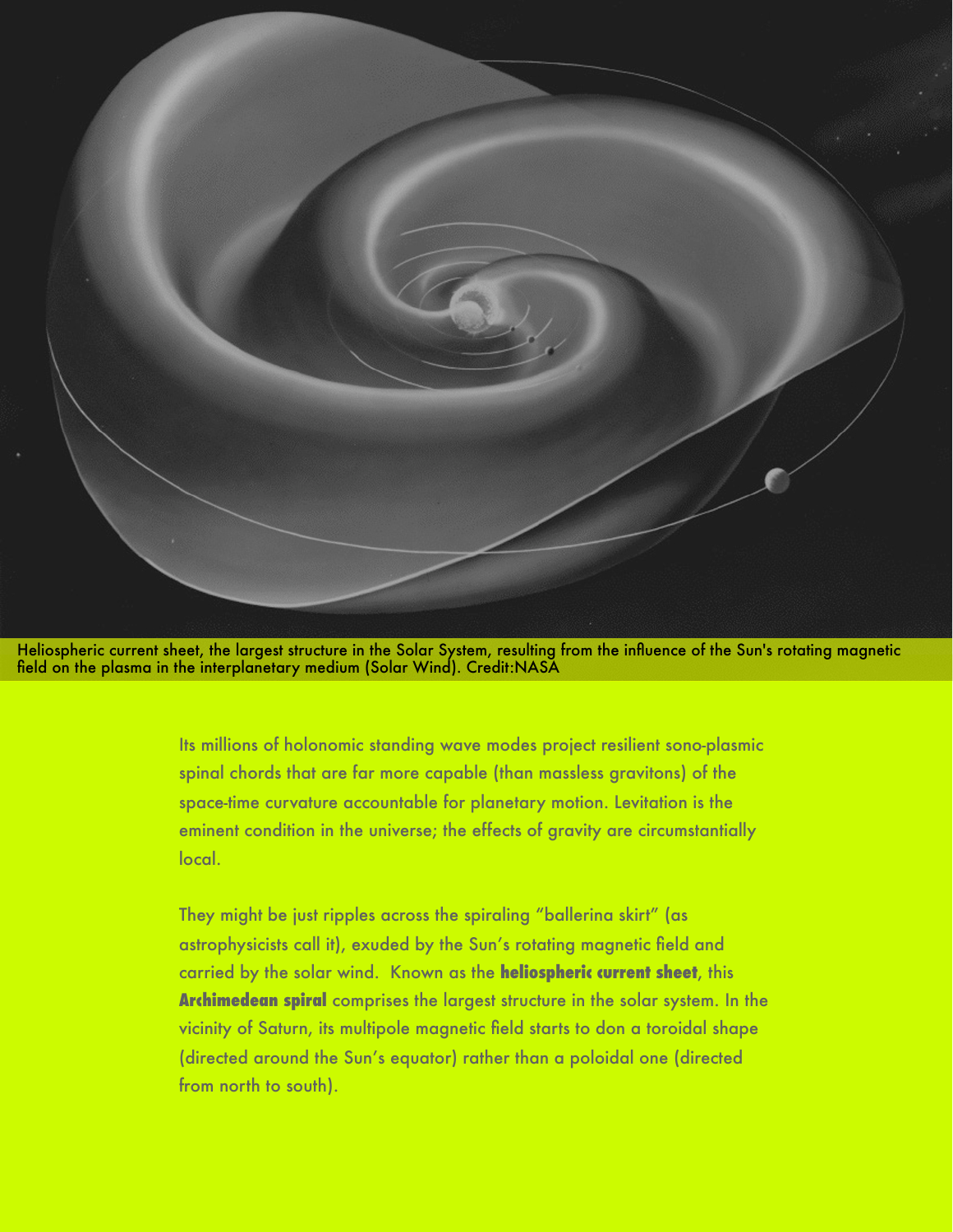As a standing wave becomes tangible, it "fertilizes perception and as it were, provides the nucleus for the formation of a perceptive organ sensitive to periodicity" (Hans Jenny). In Sonolevitation a single-tone 15 kHz audio signal is reflected at an immeasurably precise distance from its source, generating a 180° phase-shifted standing wave that levitates slivers of gold and other lightweight matter. The air between the intonator and the reflector is evenly divided into alternating areas of dynamic acoustic pressure and semi-vacuous nodal pockets. Within these pressureless voids fluids and solids can be confined by the surrounding pressure fields, and set free from gravity's suspicious embrace. This ability to terrestrially replicate the weightless, frictionless environment commonly found in the nearvacuum of outer space, is coupled with an extended opto-aural awareness of space-time itself: the levitating objects modulate the frequency and amplitude of the standing wave that suspends them, consequently influencing one another's spin patterns - each part is an inseparable, co-emergent reflection of the whole. Like the telepathic interdependence of spin or charge between distant quantum-entangled particles, certain synchronization phenomena seem to surmount all ostensible force fields, vacuums and cosmic speed limits.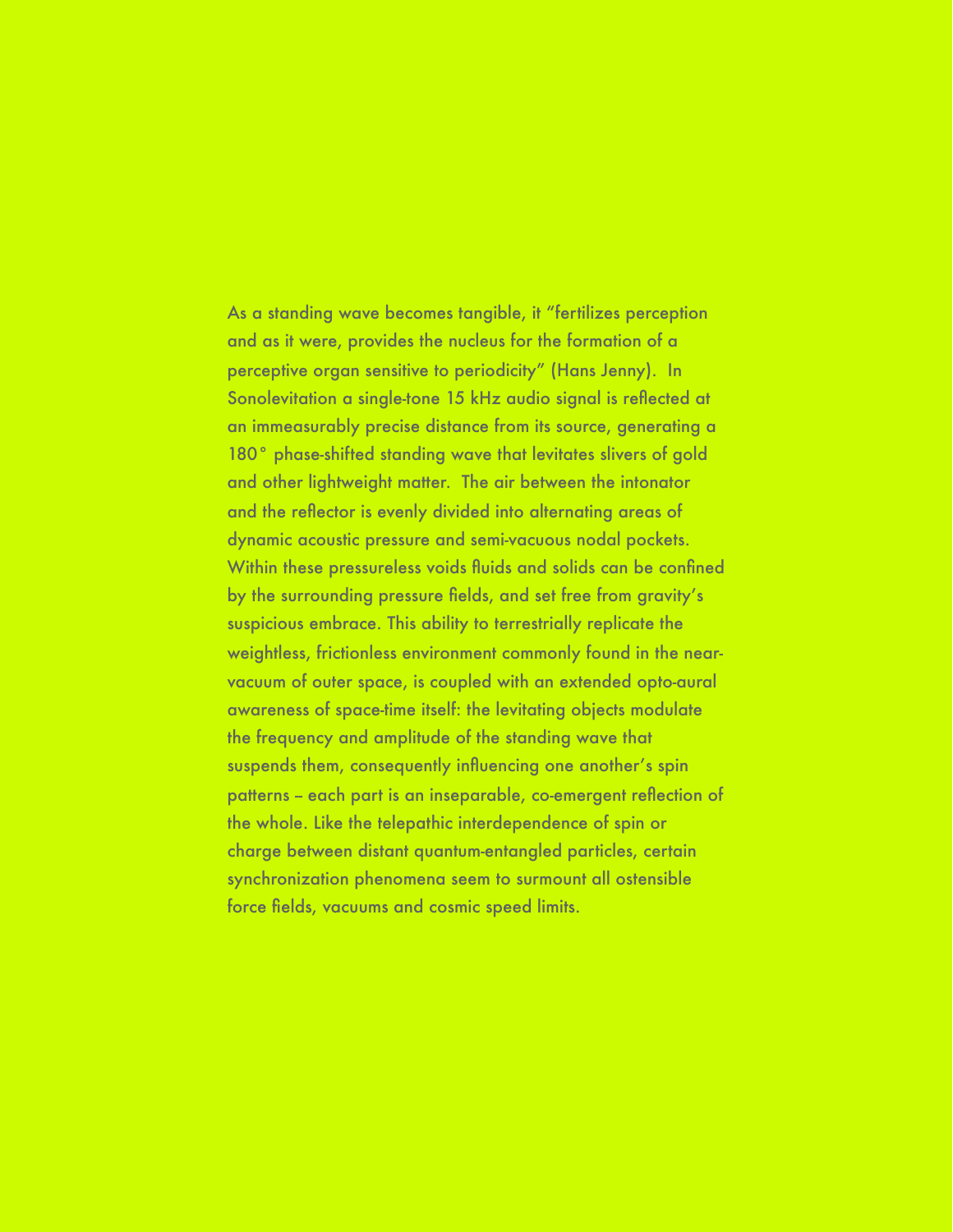

The notion that the translucent womb of space-time can be rarefied and compressed by its vibratory contents has become widely accepted since the beginning of the 20<sup>th</sup> century. The vibrations of mental activity are surely no exception. To quench his obsession with levitation, Yves Klein went as far as offering his most treasured physical possessions to the void: his body and his gold. The Seine River sufficed as a symbolic chasm in which to jettison his golden materiality. In return for his sacrifice, the artist was to merge with the "universal" void. Analogously, Klein's only sound work, **Monotone Symphony,** is meant to levitate the listener for at least an extra-dimensional "moment whose duration is immeasurable." When an hourglass is rendered weightless, the sands of time cease to flow.